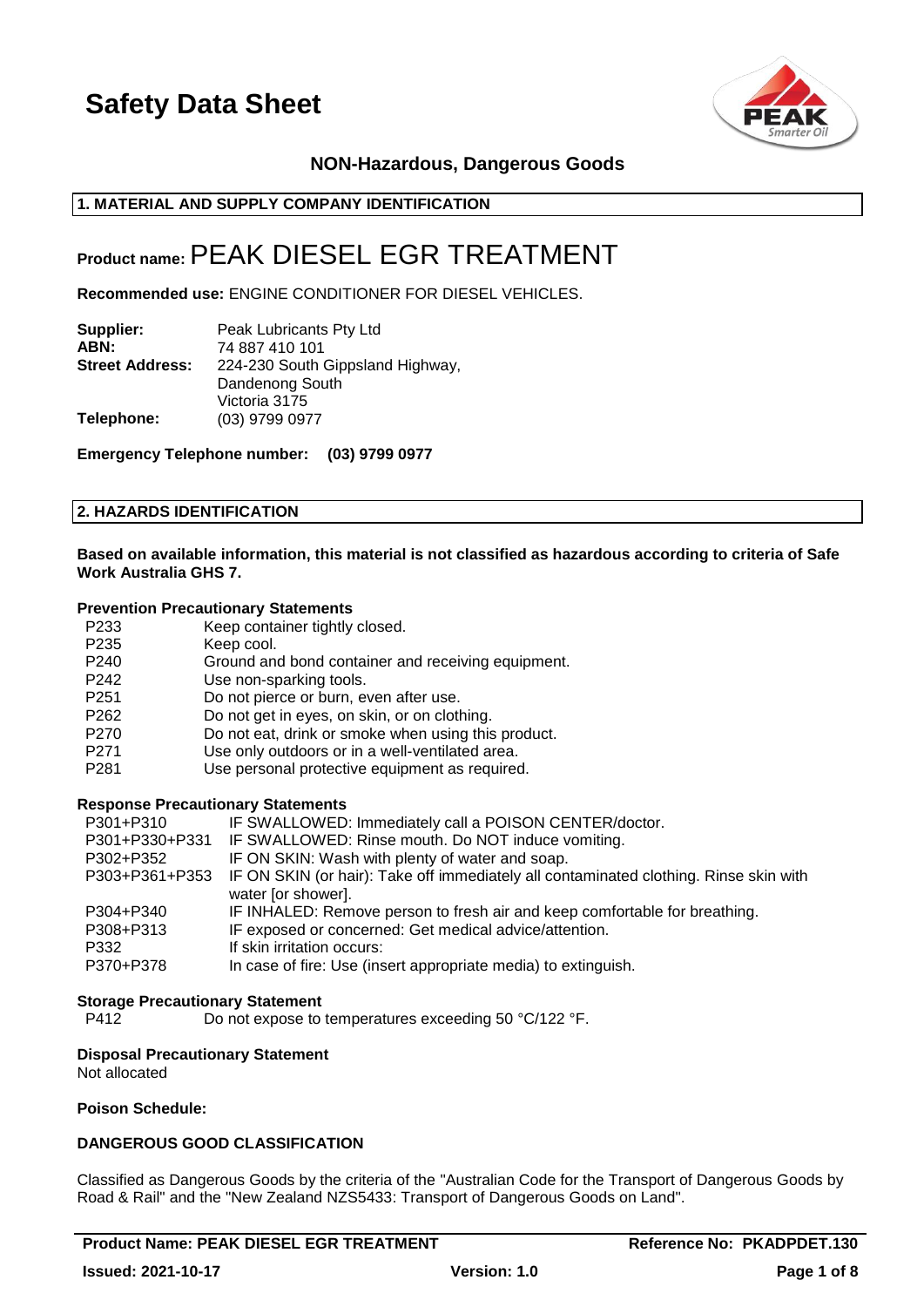**Dangerous Goods Class:** 2.1



| 3. COMPOSITION INFORMATION                 |            |                   |
|--------------------------------------------|------------|-------------------|
| <b>CHEMICAL ENTITY</b>                     | CAS NO     | <b>PROPORTION</b> |
| Solvent naphtha, petroleum, heavy aromatic | 64742-94-5 | $20-30%$          |
| Ethanol, 2-butoxy-                         | 111-76-2   | $5-15%$           |
| 9-Octadecenoic acid, (Z)-                  | 112-80-1   | $5 - 15%$         |
| <b>Butane</b>                              | 106-97-8   | $1 - 10 \%$       |
| Propane                                    | 74-98-6    | $1 - 10%$         |
| Nonylphenol, ethoxylated                   | 9016-45-9  | $1-5%$            |
| Ammonium hydroxide                         | 1336-21-6  | $0.0 - 1.0 %$     |
| Ingredients determined to be Non-Hazardous |            | <b>Balance</b>    |
|                                            |            | 100%              |

## **4. FIRST AID MEASURES**

If poisoning occurs, contact a doctor or Poisons Information Centre (Phone Australia 131 126, New Zealand 0800 764 766).

**Inhalation:** Remove victim from exposure - avoid becoming a casualty. Remove contaminated clothing and loosen remaining clothing. Allow patient to assume most comfortable position and keep warm. Keep at rest until fully recovered. Seek medical advice if effects persist.

**Skin Contact:** If skin or hair contact occurs, immediately remove contaminated clothing and flush skin and hair with running water. Continue flushing with water until advised to stop by the Poisons Information Centre or a Doctor; or for 15 minutes and transport to Doctor or Hospital. For gross contamination, immediately drench with water and remove clothing. Continue to flush skin and hair with plenty of water (and soap if material is insoluble). For skin burns, cover with a clean, dry dressing until medical help is available. If blistering occurs, do NOT break blisters. If swelling, redness, blistering, or irritation occurs seek medical assistance.

**Eye contact:** If in eyes wash out immediately with water. In all cases of eye contamination it is a sensibleprecaution to seek medical advice.

**Ingestion:** Immediately rinse mouth with water. If swallowed, do NOT induce vomiting. Give a glass of water to drink. Never give anything by the mouth to an unconscious patient. If vomiting occurs give further water. Immediately call Poisons Centre or Doctor.

**PPE for First Aiders:** Wear safety shoes, overalls, gloves, chemical goggles. Available information suggests that gloves made from nitrile rubber should be suitable for intermittent contact. However, due to variations in glove construction and local conditions, the user should make a final assessment. Always wash hands before smoking, eating, drinking or using the toilet. Wash contaminated clothing and other protective equipment before storing or re-using.

**Notes to physician:** Treat symptomatically. Can cause corneal burns. Treat symptomatically

# **5. FIRE FIGHTING MEASURES**

### **Hazchem Code:** 2YE

**Suitable extinguishing media:** If material is involved in a fire use water fog (or if unavailable fine water spray), alcohol resistant foam, standard foam, dry agent (carbon dioxide, dry chemical powder).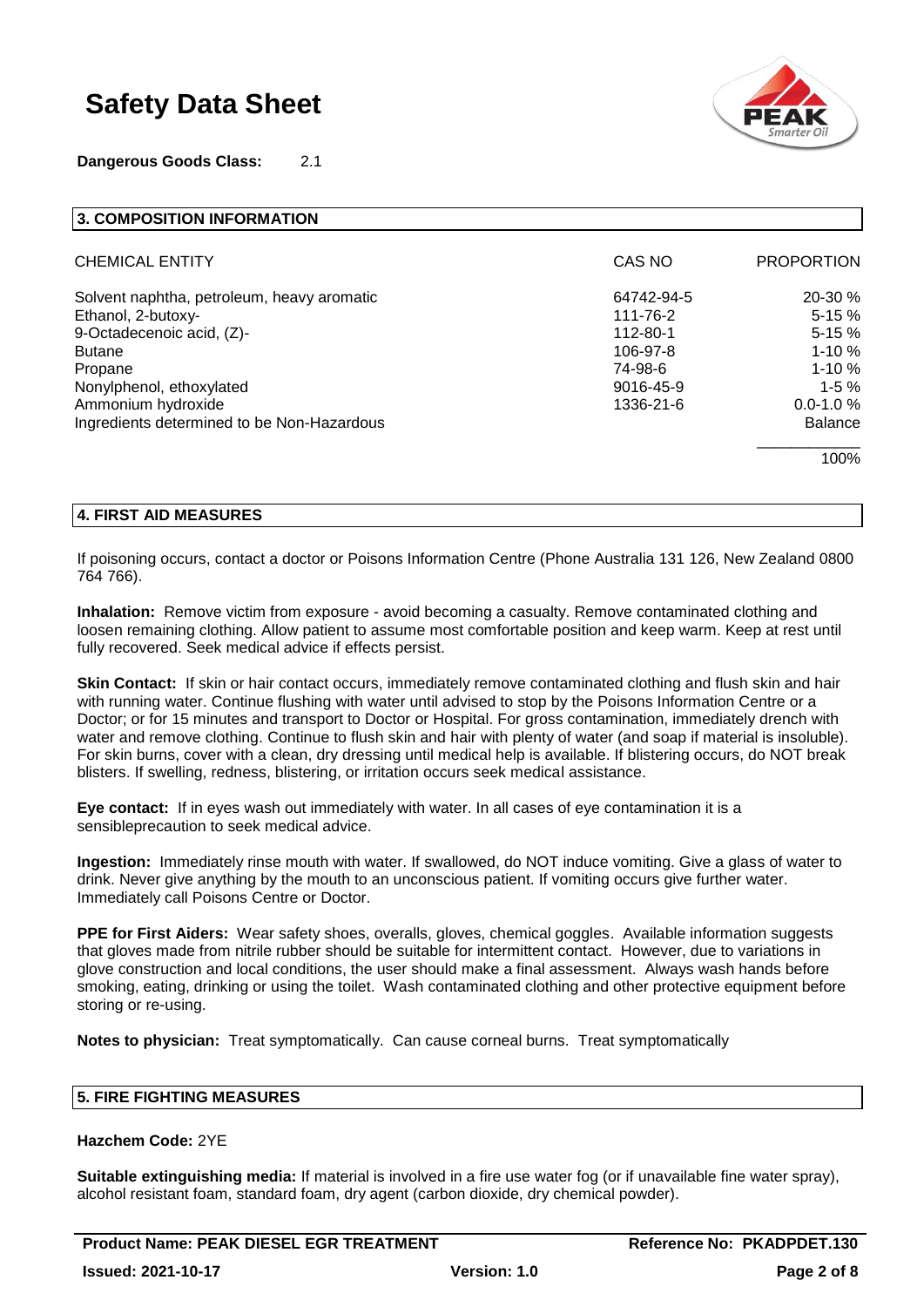

**Specific hazards:** Extremely flammable aerosol. Highly flammable liquid and vapour. May form flammable vapour mixtures with air. Flameproof equipment necessary in area where this chemical is being used. Nearby equipment must be earthed. Electrical requirements for work area should be assessed according to AS3000. Vapour may travel a considerable distance to source of ignition and flash back. Avoid all ignition sources. All potential sources of ignition (open flames, pilot lights, furnaces, spark producing switches and electrical equipment etc) must be eliminated both in and near the work area. Do NOT smoke.

**Fire fighting further advice:** Heating can cause expansion or decomposition leading to violent rupture of containers. If safe to do so, remove containers from path of fire. Keep containers cool with water spray. On burning or decomposing may emit toxic fumes. Fire fighters to wear self-contained breathing apparatus and suitable protective clothing if risk of exposure to vapour or products of combustion or decomposition.

# **6. ACCIDENTAL RELEASE MEASURES**

## **SMALL SPILLS**

Wear protective equipment to prevent skin and eve contamination. Avoid inhalation of gas. If safe to do so, isolate the leak. Increase ventilation to assist with dispersion.

# **LARGE SPILLS**

If safe to do so, shut off all possible sources of ignition. Clear area of all unprotected personnel. Use a spark-free shovel. If safe to do so, isolate the leak. Increase ventilation to assist with dispersion. If contamination of crops, sewers or waterways has occurred advise local emergency services.

## **Dangerous Goods - Initial Emergency Response Guide No:** 49

# **7. HANDLING AND STORAGE**

**Handling:** Avoid eye contact and skin contact. Avoid inhalation of vapour, mist or aerosols.

**Storage:** Store in a cool, dry, well-ventilated place and out of direct sunlight. Store away from foodstuffs. Store away from incompatible materials described in Section 10. Store away from sources of heat and/or ignition. Store locked up. Do not expose to temperatures exceeding 50 °C/122 °F Keep containers closed when not in use - check regularly for leaks.

This material is classified as a Division 2.1 Flammable Gas as per the criteria of the "Australian Code for the Transport of Dangerous Goods by Road & Rail" and/or the "New Zealand NZS5433: Transport of Dangerous Goods on Land" and must be stored in accordance with the relevant regulations.

## **8. EXPOSURE CONTROLS / PERSONAL PROTECTION**

## **National occupational exposure limits:**

|                 | TWA |       | <b>STEL</b> |                          | <b>NOTICES</b> |
|-----------------|-----|-------|-------------|--------------------------|----------------|
|                 | ppm | mg/m3 | ppm         | mg/m3                    |                |
| 2-Butoxyethanol | 20  | 96.9  | 50          | 242                      | Sk             |
| <b>Butane</b>   | 800 | 1900  | ۰           | $\overline{\phantom{a}}$ | -              |
| Propane         | ۰   | ۰     | ۰           | $\overline{\phantom{a}}$ | ۰              |

As published by Safe Work Australia.

TWA - The time-weighted average airborne concentration over an eight-hour working day, for a five-day working week over an entire working life.

STEL (Short Term Exposure Limit) - the average airborne concentration over a 15 minute period which should not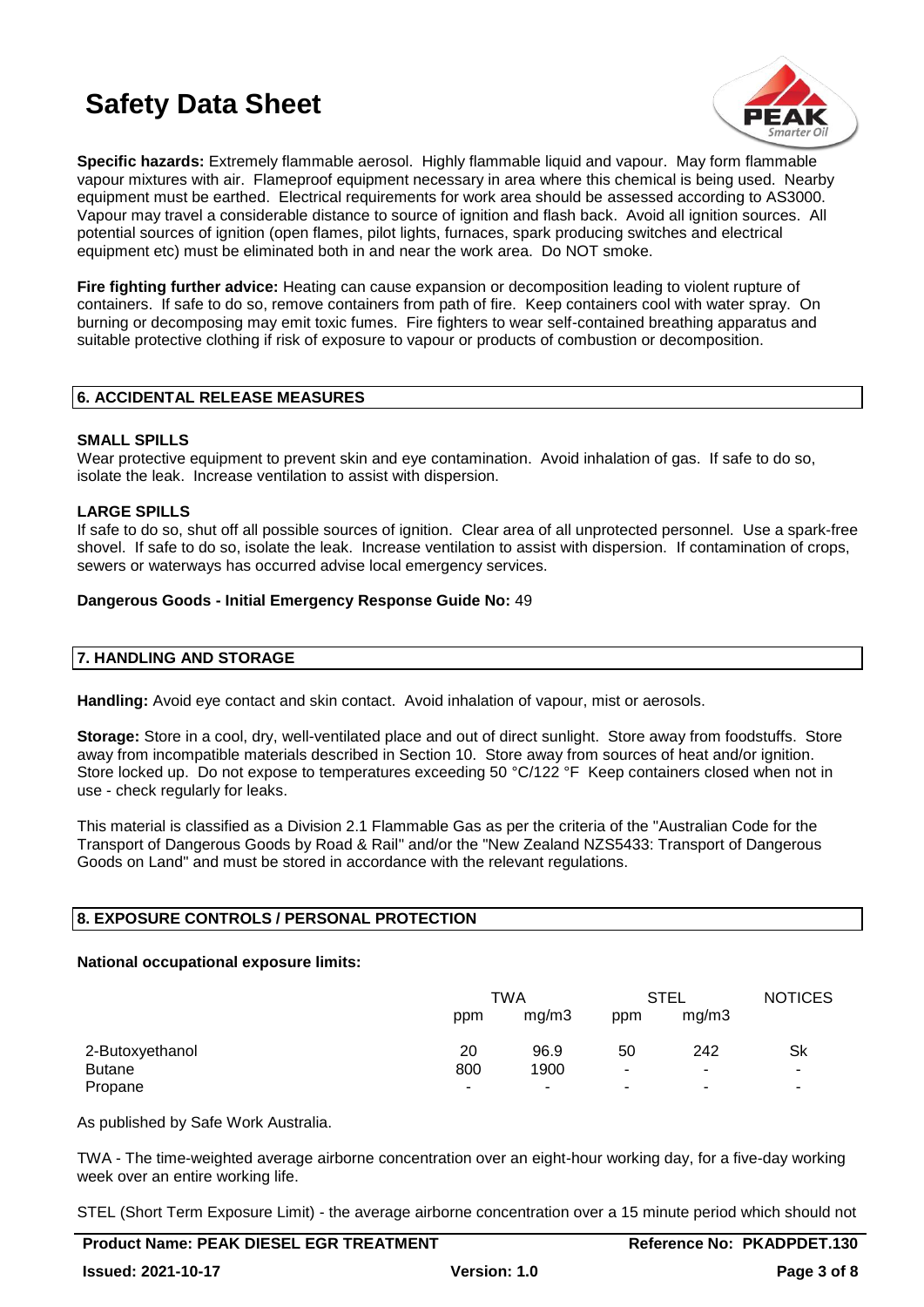

be exceeded at any time during a normal eight-hour workday.

'Sk' Notice - absorption through the skin may be a significant source of exposure. The exposure standard is invalidated if such contact should occur.

These Exposure Standards are guides to be used in the control of occupational health hazards. All atmospheric contamination should be kept to as low a level as is workable. These exposure standards should not be used as fine dividing lines between safe and dangerous concentrations of chemicals. They are not a measure of relative toxicity.

If the directions for use on the product label are followed, exposure of individuals using the product should not exceed the above standard. The standard was created for workers who are routinely, potentially exposed during product manufacture.

**Biological Limit Values:** As per the "National Model Regulations for the Control of Workplace Hazardous Substances (Safe Work Australia)" the ingredients in this material do not have a Biological Limit Allocated.

**Engineering Measures:** Ensure ventilation is adequate to maintain air concentrations below Exposure Standards. Use only in well ventilated areas. Use with local exhaust ventilation or while wearing appropriate respirator.

**Personal Protection Equipment:** SAFETY SHOES, OVERALLS, GLOVES, CHEMICAL GOGGLES.

Personal protective equipment (PPE) must be suitable for the nature of the work and any hazard associated with the work as identified by the risk assessment conducted.

Wear safety shoes, overalls, gloves, chemical goggles. Available information suggests that gloves made from nitrile rubber should be suitable for intermittent contact. However, due to variations in glove construction and local conditions, the user should make a final assessment. Always wash hands before smoking, eating, drinking or using the toilet. Wash contaminated clothing and other protective equipment before storing or re-using.

**Hygiene measures:** Keep away from food, drink and animal feeding stuffs. When using do not eat, drink or smoke. Wash hands prior to eating, drinking or smoking. Avoid contact with clothing. Avoid eye contact and skin contact. Avoid inhalation of vapour, mist or aerosols. Ensure that eyewash stations and safety showers are close to the workstation location.

# **9. PHYSICAL AND CHEMICAL PROPERTIES**

| <b>Material Family:</b><br><b>Base Units:</b> | <b>Hydrocarbon Liquid</b><br>Litres |
|-----------------------------------------------|-------------------------------------|
| Form:                                         | Aerosol                             |
| Colour:                                       | Colourless to Light Amber           |
| Odour:                                        | Characteristic                      |
|                                               | .                                   |

| SOIUDIIItY.              | TNSO |
|--------------------------|------|
| <b>Specific Gravity:</b> | 0.93 |
| Flash Point (°C):        | 43   |
| pH:                      | 9.5  |
| Viscosity:               | 20 n |

**Insoluble in water Viscosity:** 20 mPa.s

(Typical values only - consult specification sheet)  $N Av = Not available, N App = Not applicable$ 

## **10. STABILITY AND REACTIVITY**

**Chemical stability:** Stable under normal conditions.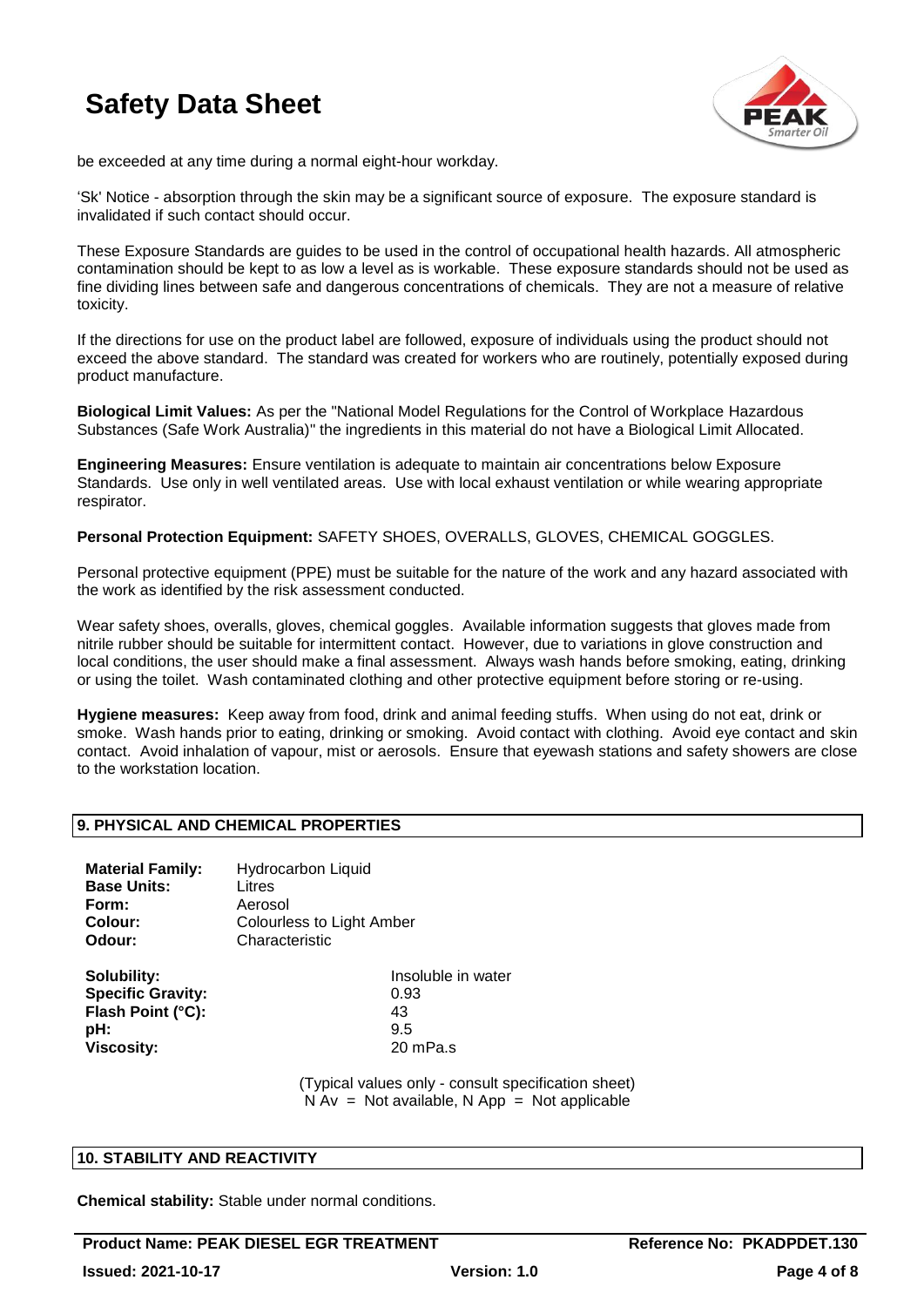

**Conditions to avoid:** Heat

**Incompatible materials:** Strong Oxidising agents.

**Hazardous decomposition products:** May generate harmful gas by incineration.

**Hazardous reactions:** React with strong acid. Could cause fire.

### **11. TOXICOLOGICAL INFORMATION**

No adverse health effects expected if the product is handled in accordance with this Safety Data Sheet and the product label. Symptoms or effects that may arise if the product is mishandled and overexposure occurs are:

### **Acute Effects**

**Inhalation:** Material is an irritant to mucous membranes and respiratory tract.

**Skin contact:** Harmful in contact with skin. Can be absorbed through the skin with resultant toxic effects. Contact with skin will result in severe irritation. Corrosive to skin - may cause skin burns.

**Ingestion:** Swallowing can result in nausea, vomiting, diarrhoea, abdominal pain and chemical burns to the gastrointestinal tract.

**Eye contact:** A severe eye irritant. Corrosive to eyes: contact can cause corneal burns. Contamination of eyes can result in permanent injury.

### **Acute toxicity**

**Inhalation:** This material has been classified as not hazardous for acute inhalation exposure. Acute toxicity estimate (based on ingredients):  $LC_{50} > 20,000$  ppm for gases

**Skin contact:** This material has been classified as not hazardous for acute dermal exposure. Acute toxicity estimate (based on ingredients):  $LD_{50} > 2,000$  mg/Kg bw

**Ingestion:** This material has been classified as not hazardous for acute ingestion exposure. Acute toxicity estimate (based on ingredients):  $LD_{50} > 2,000$  mg/Kg bw

**Corrosion/Irritancy:** Eye: this material has been classified as not corrosive or irritating to eyes. Skin: this material has been classified as not corrosive or irritating to skin.

**Sensitisation:** Inhalation: this material has been classified as not a respiratory sensitiser. Skin: this material has been classified as not a skin sensitiser.

**Aspiration hazard:** This material has been classified as not an aspiration hazard.

**Specific target organ toxicity (single exposure):** This material has been classified as not a specific hazard to target organs by a single exposure.

### **Chronic Toxicity**

**Mutagenicity:** This material has been classified as not a mutagen.

**Carcinogenicity:** This material has been classified as not a carcinogen.

**Reproductive toxicity (including via lactation):** This material has been classified as not a reproductive toxicant.

**Specific target organ toxicity (repeat exposure):** This material has been classified as not a specific hazard to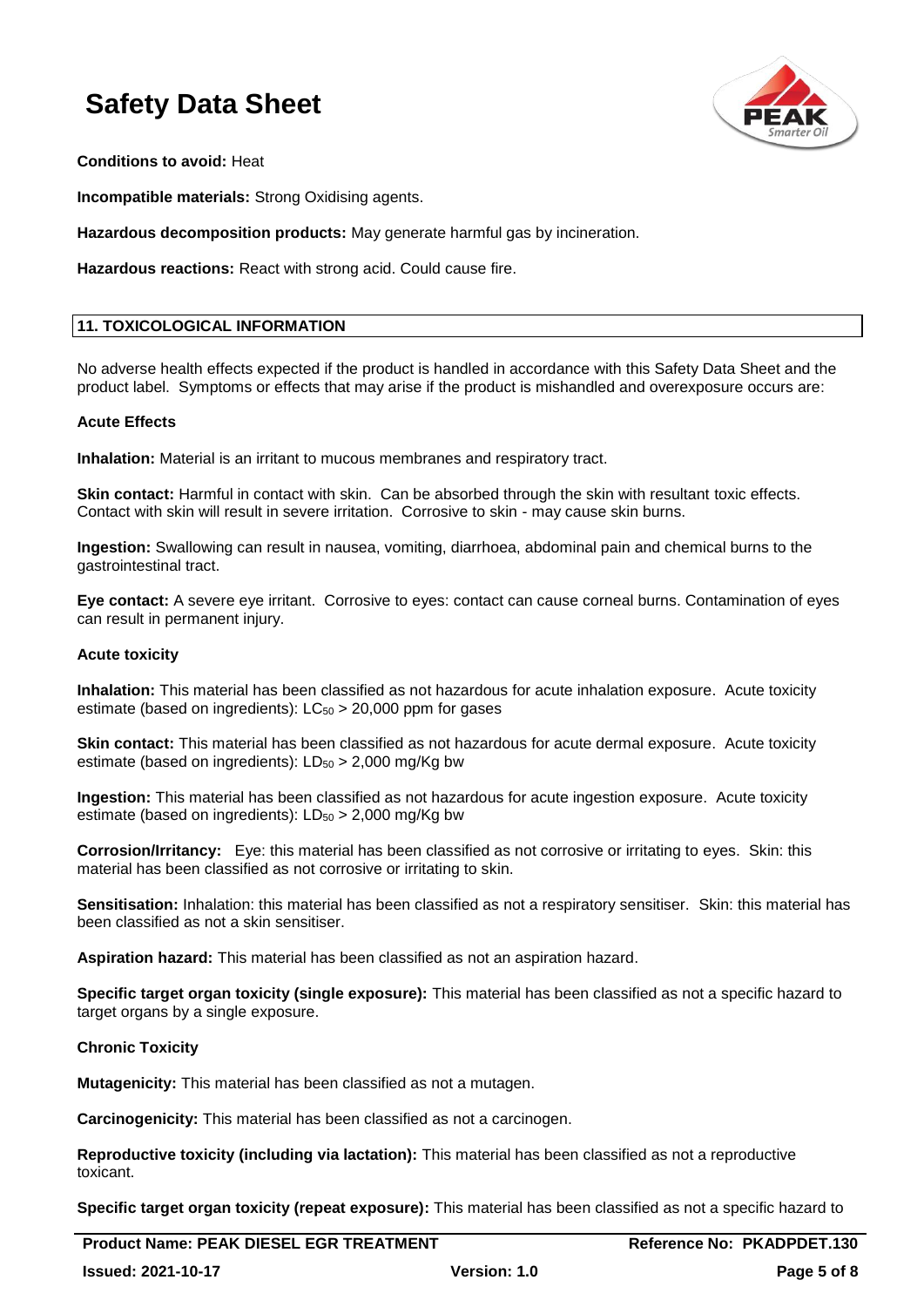

target organs by repeat exposure.

### **12. ECOLOGICAL INFORMATION**

Avoid contaminating waterways.

**Acute aquatic hazard:** This material has been classified as not hazardous for acute aquatic exposure. Acute toxicity estimate (based on ingredients): > 100 mg/L

**Long-term aquatic hazard:** This material has been classified as not hazardous for chronic aquatic exposure. Non-rapidly or rapidly degradable substance for which there are adequate chronic toxicity data available OR in the absence of chronic toxicity data, Acute toxicity estimate (based on ingredients): >100 mg/L, where the substance is not rapidly degradable and/or BCF  $<$  500 and/or log  $K_{ow}$   $<$  4.

**Ecotoxicity:** No information available.

**Persistence and degradability:** No information available.

**Bioaccumulative potential:** No information available.

**Mobility:** No information available.

### **13. DISPOSAL CONSIDERATIONS**

Persons conducting disposal, recycling or reclamation activities should ensure that appropriate personal protection equipment is used, see "Section 8. Exposure Controls and Personal Protection" of this SDS.

If possible material and its container should be recycled. If material or container cannot be recycled, dispose in accordance with local, regional, national and international Regulations.

### **14. TRANSPORT INFORMATION**

### **ROAD AND RAIL TRANSPORT**

Classified as Dangerous Goods by the criteria of the "Australian Code for the Transport of Dangerous Goods by Road & Rail" and the "New Zealand NZS5433: Transport of Dangerous Goods on Land".



| UN No:                              | 1950            |
|-------------------------------------|-----------------|
| <b>Dangerous Goods Class:</b>       | 21              |
| <b>Packing Group:</b>               | None            |
| <b>Hazchem Code:</b>                | 2YF             |
| <b>Emergency Response Guide No:</b> | 49              |
| <b>Limited Quantities</b>           | See SP, 277     |
| <b>Proper Shipping Name:</b>        | <b>AEROSOLS</b> |

**Segregation Dangerous Goods:** Not to be loaded with explosives (Class 1), flammable liquids (Class 3), if both are in bulk, flammable solids (Class 4.1), spontaneously combustible substances (Class 4.2), dangerous when wet substances (Class 4.3), oxidising agents (Class 5.1), organic peroxides (Class 5.2) or radioactive substances (Class 7). Exemptions may apply.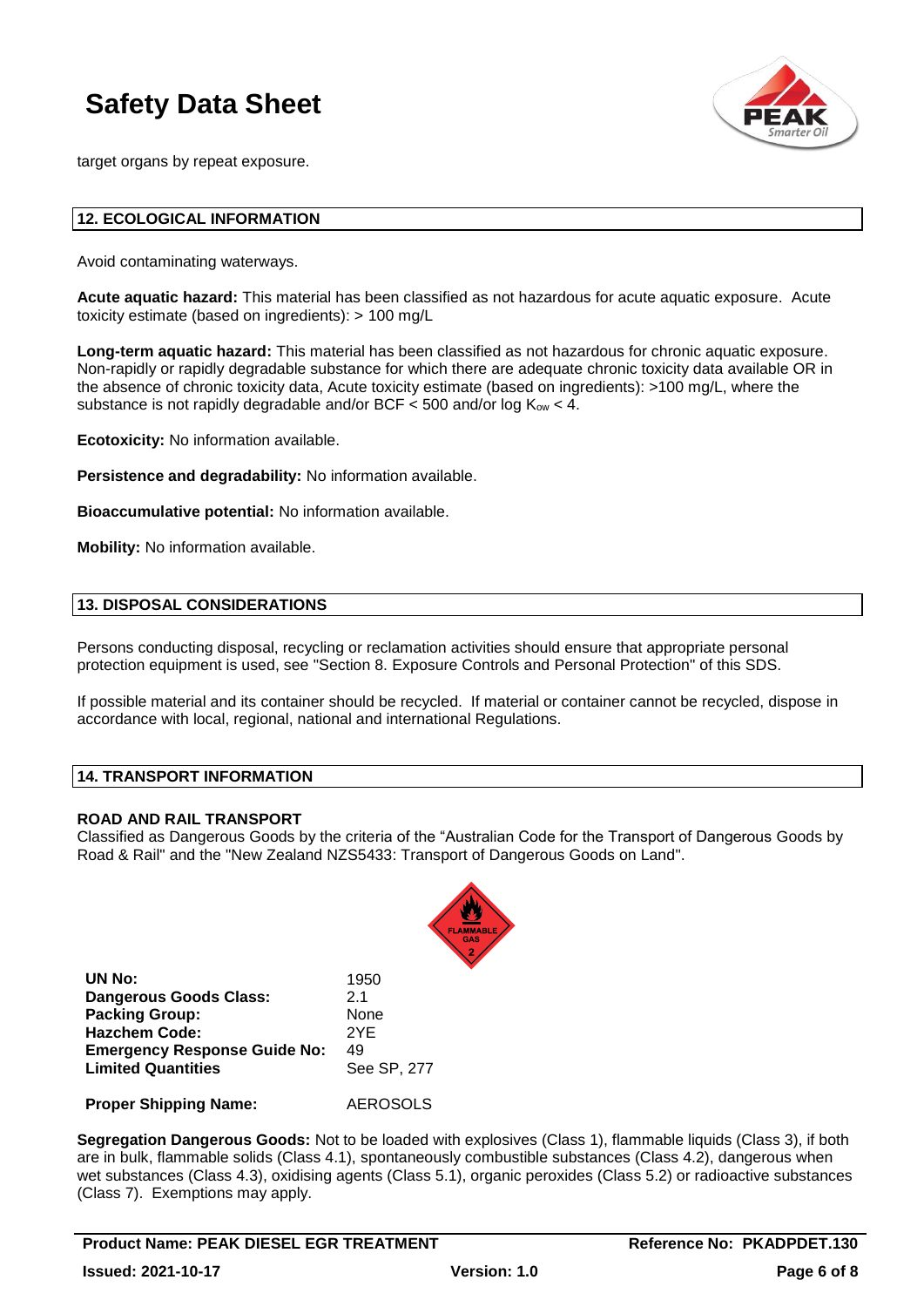

## **MARINE TRANSPORT**

Classified as Dangerous Goods by the criteria of the International Maritime Dangerous Goods Code (IMDG Code) for transport by sea. This material is classified as a Marine Pollutant (P) according to the International Maritime Dangerous Goods Code.



| UN No:                 | 1950 |
|------------------------|------|
| Dangerous Goods Class: | 2.1  |
| <b>Packing Group:</b>  | None |
|                        |      |

**Proper Shipping Name:** AEROSOLS

## **AIR TRANSPORT**

Classified as Dangerous Goods by the criteria of the International Air Transport Association (IATA) Dangerous Goods Regulations for transport by air.



| UN No:                        | 1950 |
|-------------------------------|------|
| <b>Dangerous Goods Class:</b> | 2.1  |
| <b>Packing Group:</b>         | None |

**Proper Shipping Name:** AEROSOLS, FLAMMABLE

# **15. REGULATORY INFORMATION**

**This material is not subject to the following international agreements:**

Montreal Protocol (Ozone depleting substances) The Stockholm Convention (Persistent Organic Pollutants) The Rotterdam Convention (Prior Informed Consent) Basel Convention (Hazardous Waste) International Convention for the Prevention of Pollution from Ships (MARPOL)

**Packing Group:** None

## **This material/constituent(s) is covered by the following requirements:**

The Standard for the Uniform Scheduling of Medicines and Poisons (SUSMP) established under the Therapeutic Goods Act (Commonwealth): .

## **16. OTHER INFORMATION**

Reason for issue: First Issue

This information was prepared in good faith from the best information available at the time of issue. It is based on the present level of research and to this extent we believe it is accurate. However, no guarantee of accuracy is made or implied and since conditions of use are beyond our control, all information relevant to usage is offered without warranty. The manufacturer will not be held responsible for any unauthorised use of this information or for any modified or altered versions.